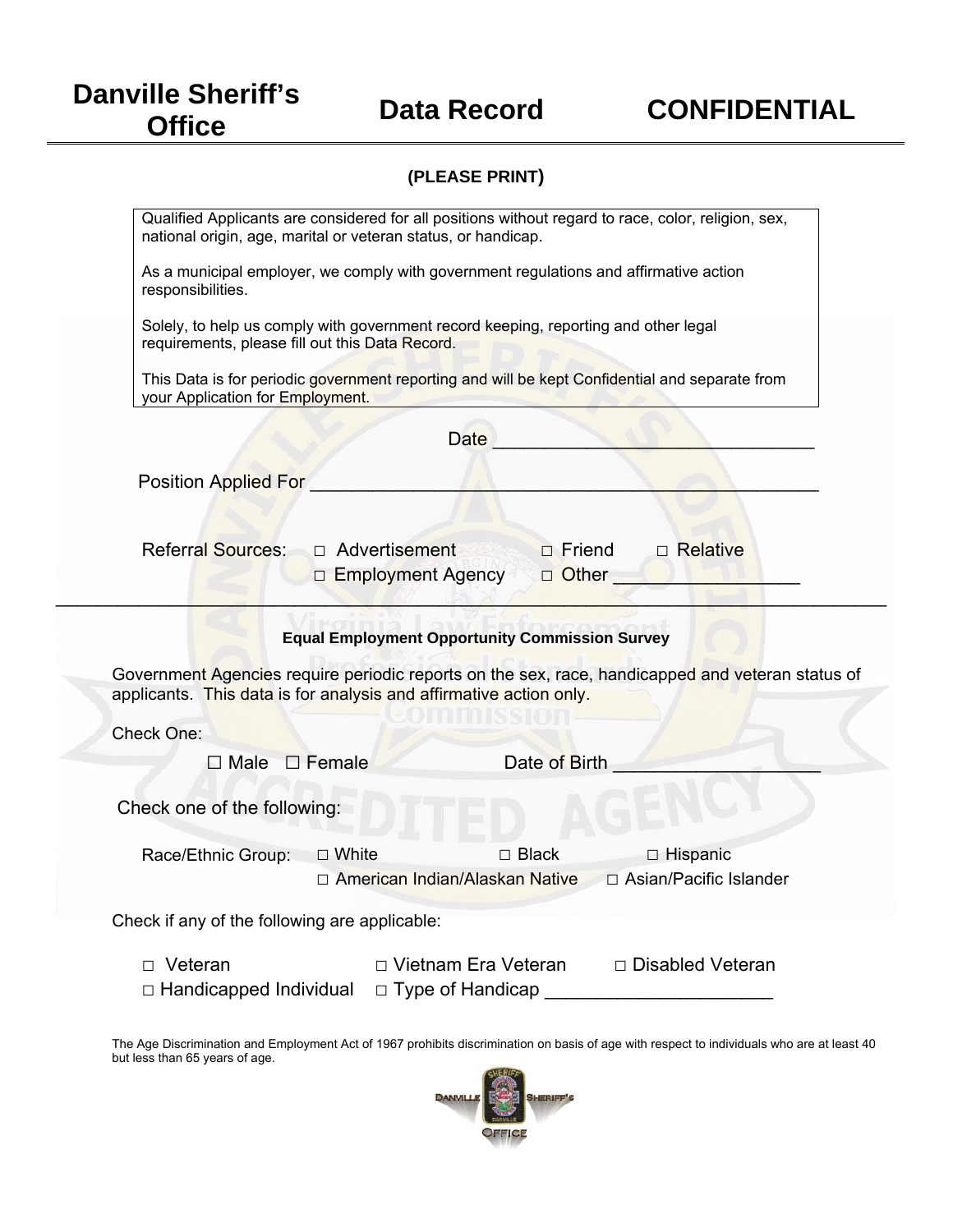

## EMPLOYMENT APPLICATION – DANVILLE SHERIFF'S OFFICE, 401 Patton Street - Danville, VA 24541 AN EQUAL OPPORTUNITY EMPLOYER



To Applicant: The Danville Sheriff's Office appreciates your interest in becoming an employee, and assures you that the Sheriff's Office is sincerely interested in you and your qualifications. Therefore, a clear understanding of your background and history is necessary for evaluation and possible placement of you into the bestqualified position. Detailed descriptions help us to better understand your qualifications. **Please complete entire application. An incomplete or falsified application is grounds for immediate disqualification. All statements are subject to investigation and verification by the Danville Sheriff's Office. We provide equal employment opportunity without regard to race, age, sex, national origin, religion, political affiliation, or handicap. The Danville Sheriff's Office is a drug and alcohol free workplace.** 

|                             |                                                                                                                                                                                                                                                                                                                                                                                                                                                                                                                                                                                                           |                      | <b>PERSONAL</b>             |                                   |                                                                  |                                   |                      |
|-----------------------------|-----------------------------------------------------------------------------------------------------------------------------------------------------------------------------------------------------------------------------------------------------------------------------------------------------------------------------------------------------------------------------------------------------------------------------------------------------------------------------------------------------------------------------------------------------------------------------------------------------------|----------------------|-----------------------------|-----------------------------------|------------------------------------------------------------------|-----------------------------------|----------------------|
| 1. Name                     |                                                                                                                                                                                                                                                                                                                                                                                                                                                                                                                                                                                                           |                      |                             |                                   | 2. Position Applying For                                         | 3. Department                     |                      |
| Last                        | First                                                                                                                                                                                                                                                                                                                                                                                                                                                                                                                                                                                                     |                      | Middle                      |                                   |                                                                  |                                   |                      |
| 4. Address                  |                                                                                                                                                                                                                                                                                                                                                                                                                                                                                                                                                                                                           |                      |                             |                                   |                                                                  |                                   | 5. Telephone Number  |
| No.<br>Street               | City                                                                                                                                                                                                                                                                                                                                                                                                                                                                                                                                                                                                      |                      | County                      | State                             | Zip                                                              | Home                              | Other                |
| Danville before?            | 6. Have you been employed by the City of                                                                                                                                                                                                                                                                                                                                                                                                                                                                                                                                                                  | $\Box$ Yes $\Box$ No | City Employment             | If yes, provide dates of previous |                                                                  | From To                           |                      |
| 7. When can you begin work? |                                                                                                                                                                                                                                                                                                                                                                                                                                                                                                                                                                                                           |                      | 8. What salary is expected? |                                   | 9. Do YOU have a valid driver's license?                         |                                   |                      |
| Law? $\Box$ Yes $\Box$ No   | 10. For purposes of compliance with Section 40.1-11.1 of the Code of Virginia, entitled "Employment of Illegal Immigrants", please state whether<br>you are legally eligible for employment in the United States. $\Box$ Yes $\Box$ No (You are legally eligible for employment if you are United States<br>Citizen or if you have an appropriate permit to work in the United States issued by the U.S. Dept. of Justice or U.S. Dept. of Labor.)<br>11. Except for minor traffic violations, have you ever been convicted of any violation of law, and/or are you currently charged with a violation of |                      |                             |                                   |                                                                  |                                   |                      |
|                             | Your criminal history will be checked. Falsification of an employment application is grounds for immediate disqualification or dismissal. A<br>conviction does not automatically disqualify you as an applicant.<br>Name and the contract of the contract of the contract of the contract of the contract of the contract of the contract of the contract of the contract of the contract of the contract of the contract of the contract of the c                                                                                                                                                        |                      |                             |                                   | Position                                                         |                                   |                      |
|                             |                                                                                                                                                                                                                                                                                                                                                                                                                                                                                                                                                                                                           |                      |                             |                                   |                                                                  |                                   |                      |
|                             |                                                                                                                                                                                                                                                                                                                                                                                                                                                                                                                                                                                                           |                      | <b>EDUCATION</b>            |                                   |                                                                  |                                   |                      |
| School                      | Name and Address of School                                                                                                                                                                                                                                                                                                                                                                                                                                                                                                                                                                                |                      |                             | Course of Study                   |                                                                  | <b>Highest Grade</b><br>Completed | Did You<br>Graduate? |
| Elementary                  |                                                                                                                                                                                                                                                                                                                                                                                                                                                                                                                                                                                                           |                      |                             |                                   | $\Box 1 \quad \Box 2 \quad \Box 3$<br>$\Box 5$ $\Box 6$ $\Box 7$ | $\Box$ 4<br>□ 8                   |                      |
| High School                 |                                                                                                                                                                                                                                                                                                                                                                                                                                                                                                                                                                                                           |                      |                             |                                   | $\Box 9 \Box 10 \Box 11 \Box 12$                                 |                                   |                      |
| College                     |                                                                                                                                                                                                                                                                                                                                                                                                                                                                                                                                                                                                           |                      |                             |                                   | $\Box 1 \quad \Box 2 \quad \Box 3$                               | $\Box$ 4                          |                      |
| Technical/Other             |                                                                                                                                                                                                                                                                                                                                                                                                                                                                                                                                                                                                           |                      |                             |                                   | $\Box 1 \quad \Box 2 \quad \Box 3$                               | $\Box$ 4                          |                      |
|                             |                                                                                                                                                                                                                                                                                                                                                                                                                                                                                                                                                                                                           |                      |                             |                                   |                                                                  |                                   |                      |
|                             | Were you in the U.S. Armed Forces? $\Box$ Yes $\Box$ No                                                                                                                                                                                                                                                                                                                                                                                                                                                                                                                                                   |                      | MILITARY SERVICE RECORD     | What Branch?                      |                                                                  | Rank?                             |                      |

|         | <b>EMERGENCY</b>                         |       |
|---------|------------------------------------------|-------|
|         | In case of Accident or Emergency, Notify |       |
| Name    | Telephone No.                            |       |
|         | Home                                     | Other |
| Address | Relationship to you                      |       |

Dates of Duty: From  $\frac{1}{\sqrt{2}}$  To  $\frac{1}{\sqrt{2}}$  List Duties or special training: